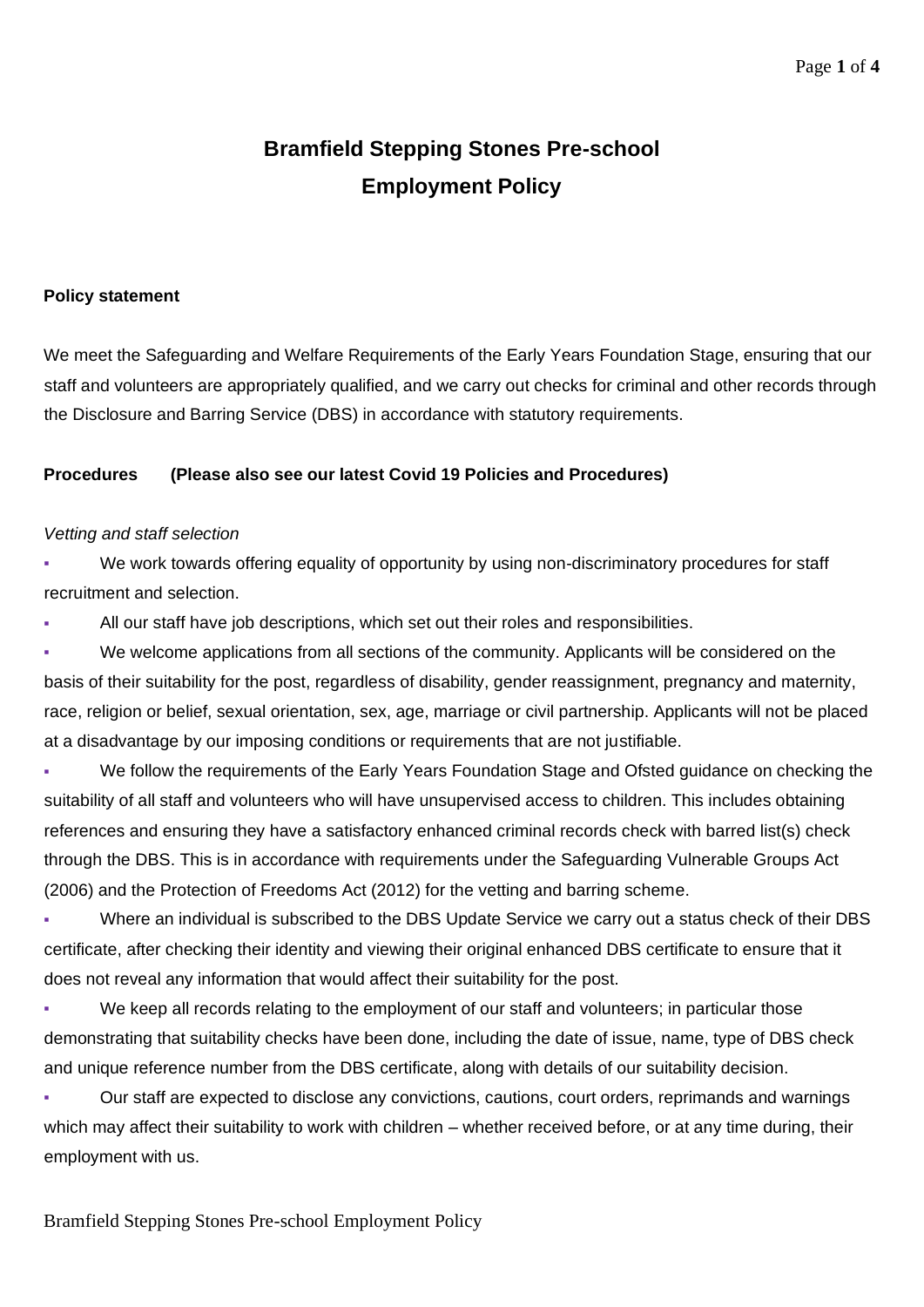Where we become aware of any relevant information which may lead to the disqualification of an employee, we will take appropriate action to ensure the safety of children. In the event of disqualification, that person's employment with us will be terminated.

## *Notifying Ofsted of changes*

We inform Ofsted of any changes to our Registered Person, trustees/ Management Committee and/or our manager.

## *Training and staff development*

Our manager holds the Level 3 N.N.E.B qualification. Our Deputy holds Level 3 Early Years Child Care and Level 6 BA Hon's CCLD in Child Care and Learning Development. other staff members hold the CACHE Level 3 Certificate for the Children and Young People's Workforce.

We provide regular in-service and external training to all our staff - whether paid staff or volunteers through Suffolk CPD and external agencies.

Our budget allocates resources to training.

We provide our staff with induction training in the first week of their employment. This induction includes our Health and Safety Policy and Safeguarding Children and Child Protection Policy. Other policies and procedures are introduced within an induction plan.

We support the work of our staff by holding regular supervision meetings and appraisals.

We are committed to recruiting, appointing and employing staff in accordance with all relevant legislation and best practice.

#### *Staff taking medication/other substances*

If a member of staff is taking medication which may affect their ability to care for children, we ensure that they seek further medical advice. Our staff will only work directly with the children if medical advice confirms that the medication is unlikely to impair their ability to look after children properly.

Staff medication on the premises will be stored securely and kept out of reach of the children at all times.

If we have reason to believe that a member of our staff is under the influence of alcohol or any other substance that may affect their ability to care for children, they will not be allowed to work directly with the children and further action will be taken.

#### *Managing staff absences and contingency plans for emergencies*

Our staff take their holiday breaks when the setting is closed. Where a staff member may need to take time off for any reason other than sick leave or training, this is agreed with our manager with sufficient notice.

Bramfield Stepping Stones Pre-school Employment Policy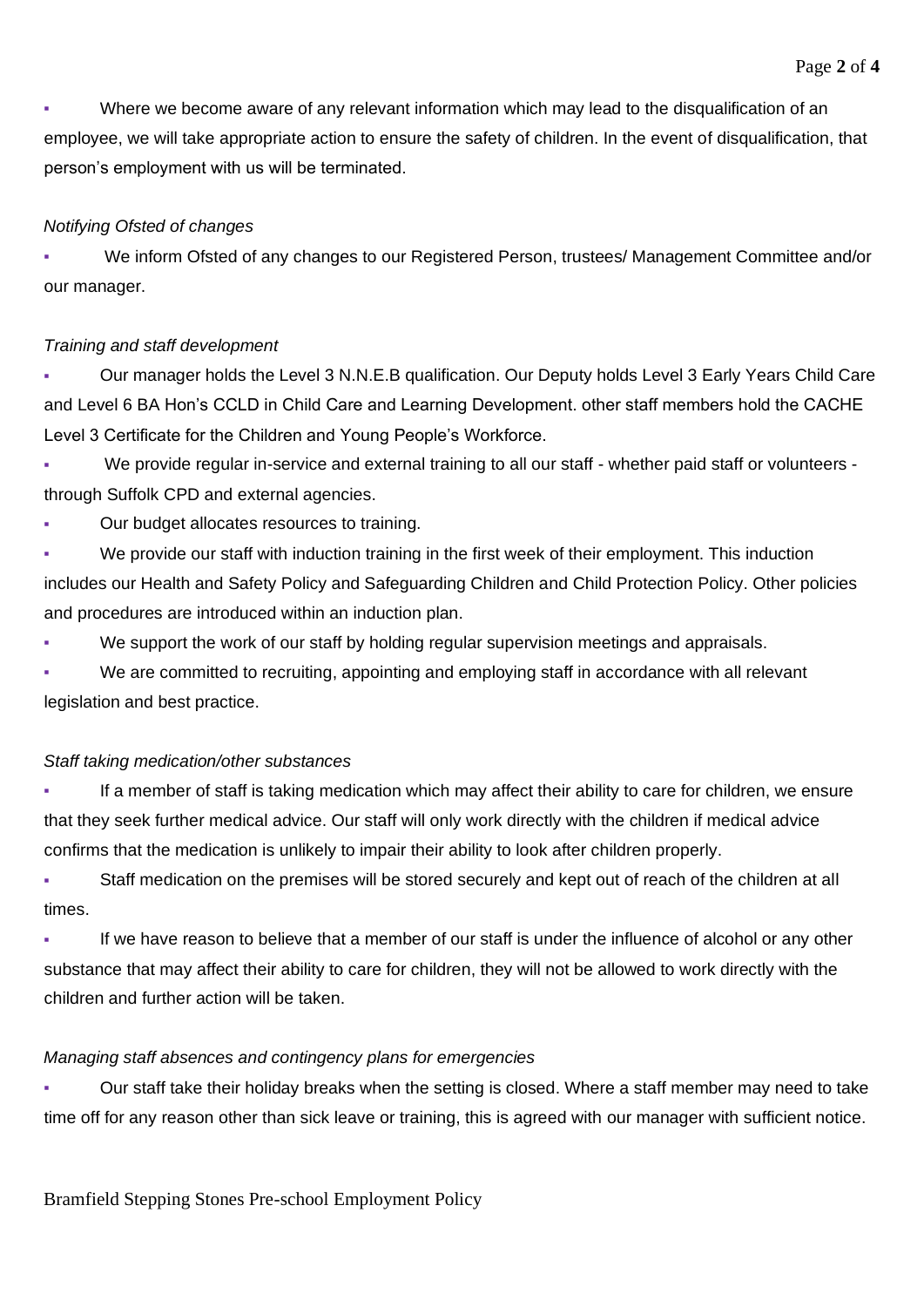*Or*

- Our manager organises our staff annual leave so that ratios are not compromised.
- Where our staff are unwell and take sick leave in accordance with their contract of employment, we organise cover to ensure ratios are maintained.
- Sick leave is monitored and action is taken where necessary, in accordance with the individual's contract of employment.